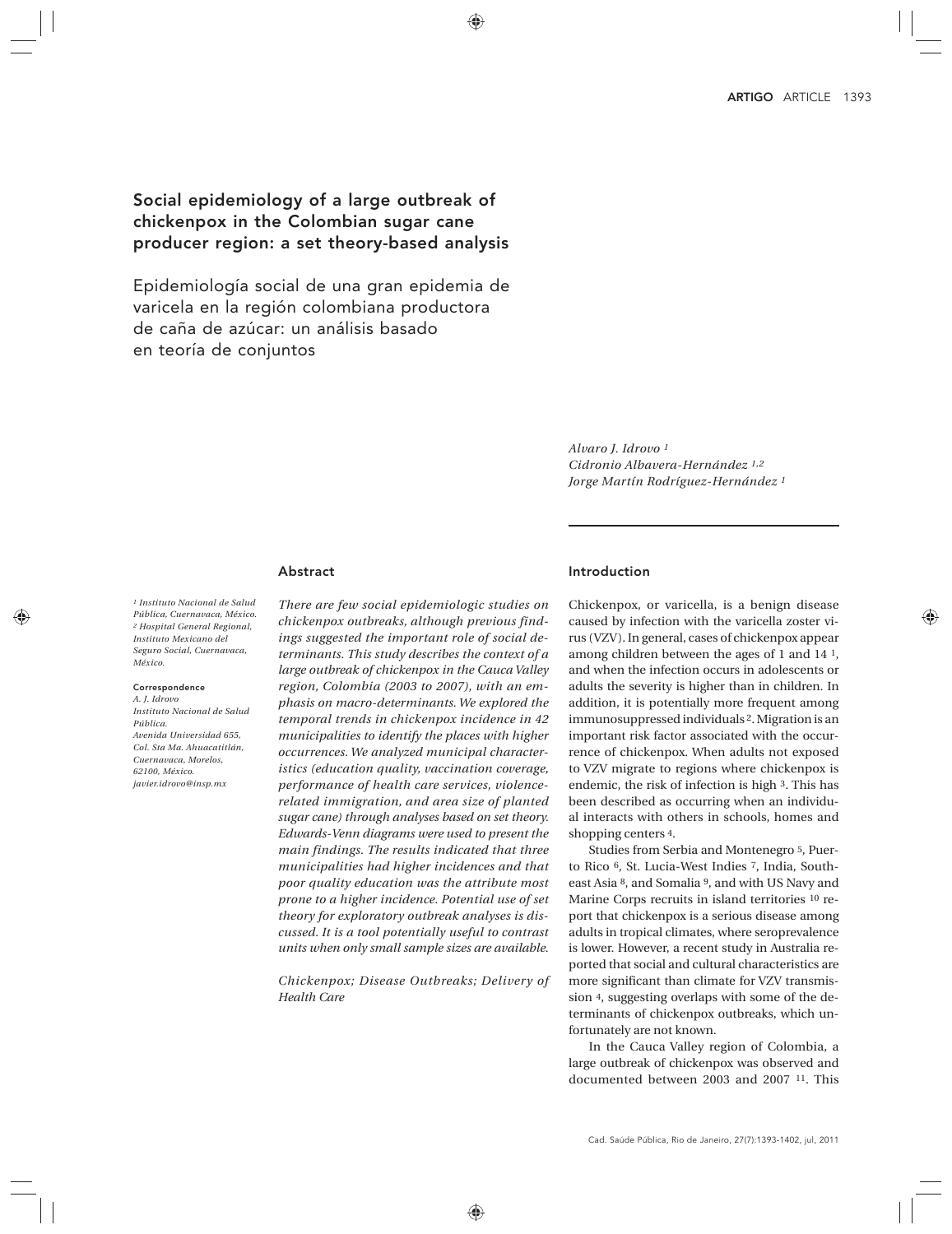outbreak affected children and adults in similar proportions. However, the causes of this epidemic were not explored. The region involved in this outbreak is located in western Colombia, which includes the Pacific Ocean coast, between 3° 05' and 5° 01' latitude N, 75° 42' and 77° 33' longitude W. The geography of the Cauca Valley region is varied, with coasts, mountains, jungles, and a very fertile valley. In the plains region, sugar cane constitutes the main crop, which is highly important since this relatively small region produces roughly 1.7% of the world's sugar.

The objective of this study was to describe the context of the large outbreak of chickenpox in this region, with special emphasis on any macrodeterminants potentially related with incidence. Our a priori hypothesis was that the chickenpox outbreak was related to problems with the performance of health care services, lower educational levels among the population, the migration of vulnerable peoples, and/or changes in sugar cane-related processes. Since only a small sample size was available, it was decided to explore the use of set-theory methods to contrast municipalities. With this approach a simple method to link social epidemiology with field epidemiology was tested. Usual methods in social epidemiology include, for example, multilevel analysis or complex multivariate analyses, so the analysis is usually performed by experts.

## Methods

A case series study was conducted, with the 42 Cauca Valley municipalities serving as observation units. Agency registries from the epidemiological surveillance system were used to obtain the number of clinical cases between 2003 and 2007. These data originated from the weekly reports of mandatory notification events. According to the Colombian epidemiological surveillance program, a case of chickenpox is clinically defined when a patient has mild to moderate fever with a few general symptoms associated with maculopapular and vesicular lesions that form granulose crusts 12.

#### Potential contextual determinants

To explore the social and physical environment, five robust indicators were used: (i) vaccination coverage, (ii) production function in a subsidized regime, (iii) education quality, (iv) area size of planted sugar cane, and (v) violence-related immigration. The first three indicators were extracted from the Cauca Valley's 2006 Municipal Management Report 13; the fourth was derived

from agricultural data contained in Cauca Valley official statistics; and the last indicator was taken from the Colombian registries of displaced individuals. These indicators were selected as proxy variables related with our study hypothesis.

Vaccination coverage is an indicator based on a mass immunization plan (Plan Ampliado de Inmunización, PAI, in Spanish) 13. The outcome used for this indicator is the measles, mumps and rubella vaccine (MMR triple viral), which is considered to be a good indicator because it requires only one dose at one year old, and it is administered after the child has had all previous vaccines in the vaccination scheme. This indicator reflects the performance of primary health care services since good health care coverage is reflected by a municipality having a high percentage of vaccinations. Previous studies have reported a decrease in vaccination coverage over the last 15 years 14,15,16.

The production function in a subsidized regime is a composite indicator. It relates the economic resources from all financial sources with the expenditure on health care personnel dedicated to identify and insure the most vulnerable families, or to carry out stewardship activities 13. It was calculated as the ratio between individuals in a subsidized regimen/total municipal population x 100. The Colombian health system is based on managed care and, therefore, the separation of financing and the provision of health care functions are the principles used to promote cost-efficiency 17. The system has two types of affiliation: contributory and subsidized regime. The former covers those who have the ability to pay (people with full or partial employment) and the latter provides services to those who are not able to pay the necessary contributions (indigent and unemployed people). In this context, good performance in a subsidized regime theoretically has a high percentage of enrollement 13.

Education quality is an indicator constructed using the percentage of students with medium, high or very high scores on the national exam administered by the Colombian Institute for the Development of Higher Education (Instituto Colombiano para el Fomento de la Educación Superior, ICFES, in Spanish) 13. It is expressed as a percentage and a municipality has better performance when a high percentage of students have medium or high scores. The area size (hectares) of planted sugar cane is an indicator of the first process in the production of sugar and ethanol to produce fuel. Data used in this analysis were extracted from the Cauca Valley's 2007 official statistics for agricultural assessment. Original data are collected by the Regional Agricultural Planning Unit (Unidad Regional de Planificación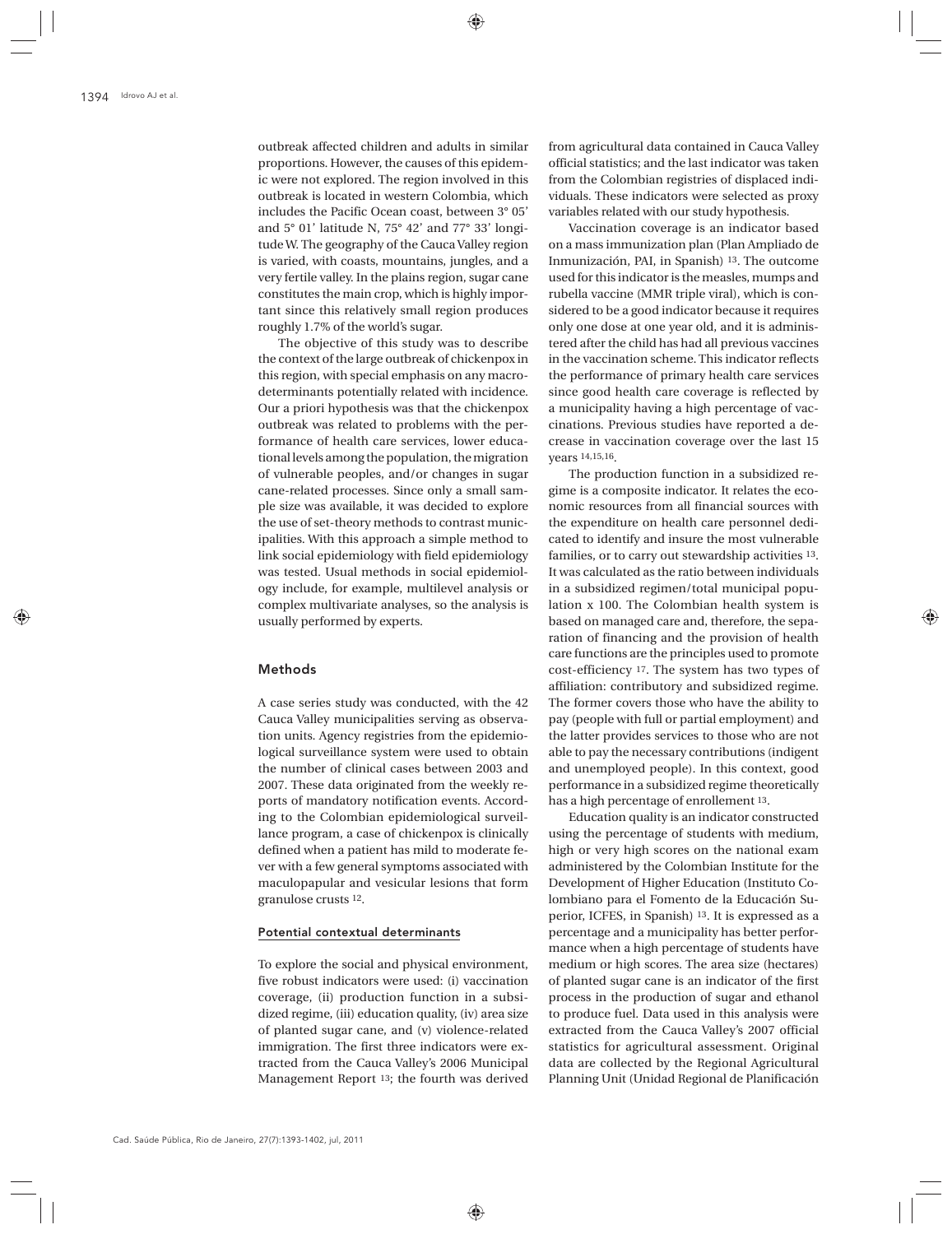Agropecuaria, URPA, in Spanish), and these are available at the official webpage (*Evaluaciones agricolas 2000-2009*. http://www.valledelcauca. gov.co/agricultura/publicaciones.php?id=1966, accessed on 25/Apr/2009).

Violence-related migration in Colombia is a complex demographic process. It is characterized as either a protracted internal displacement for which the processes of finding lasting solutions have stalled and/or when displaced individuals are marginalized as a consequence of violations or a lack of protection of human rights, including economic, social and cultural rights 18. According to some authors, threats by armed actors are the proximal cause of forced displacement and problems related to land possession are the distal cause 19. Said displacement increases the demand for basic services and infrastructure to satisfy migrants' needs in the reception municipality. Immigration data used for this study were extracted from the official government registries collected by Acción Social (*Estadísticas de la población desplazada*. http://www.accionsocial. gov.co/Estadisticas/publicacion%20marzo%20 31%202009.htm, accessed on 14/May/2009).

Table 1 summarizes these characteristics according to municipality. Note the heterogeneity among the municipalities. In general, the higher percentages for the attributes studied occur in Cali and other municipalities with greater population density and degree of urbanization.

# Data analysis

First, a graphical description of the outbreak was developed based on incidence rates (per 100,000 inhabitants), using data from epidemiologic surveillance as the numerators and the official population estimates of each municipality as denominators. This procedure identified the municipalities with the higher incidences. After two basic set operations, intersection  $(1)$  and union  $(U)$ , were used to identify specific municipal characteristics potentially related to the occurrence of the outbreak. Intersection is defined as the set whose elements are elements of all the sets involved, and union as the set whose elements are elements of at least one of the sets involved in the operation.

Certain sets were characterized using these operations. The interpretation was based on rules described in Table 2. Sets were described per extension (a list with all its elements inside curly brackets), or intension (using a notation to denote the set containing all elements with the condition). In some cases, Venn or Edwards-Venn diagrams were used 20. To facilitate the interpretation, the concepts of "sufficient determinant"

and "necessary determinant" in a manner similar to the Susser and Rothman's causality frameworks were used 21,22. However, it is important to remember that our analysis does not establish causality but, rather, contrasts contexts, which is one of the three proposed uses of small-N studies 23. In our case, when a determinant is required to be present it is a "sufficient determinant", and when without its presence the higher incidence doesn't occur it is a "necessary determinant". These methods were considered appropriate since there were few observations available for a formal multiple statistical analysis.

# Results

The chickenpox outbreak is summarized in Figure 1. It was observed that the higher incidences occurred in 2006 and 2007. During these years it was evident that Pradera, El Dovio and Ulloa were the municipalities with the highest incidences of cases (the peaks were higher than 1,000 cases per 100,000 inhabitants), though the first high peak occurred in Ulloa in 2006. Other municipalities with a high number of cases (> 500 cases per 100,000 inhabitants) at any moment during the outbreak were Calima, La Cumbre, Obando, Restrepo, Riofrio, Roldanillo, Vijes and Zarzal. Note that in 2006, Pradera was the first municipality with incidences higher than 1,000 cases per 100,000 inhabitants. El Dovio and Ulloa did not experience this incidence level until 2007.

The following analysis is intended to identify the specific characteristics of Pradera, El Dovio and Ulloa, the municipalities with the highest incidences. Set analysis to identify specific characteristics allowed for the observation of some interesting aggregations (Figure 2). There was a specific set for Pradera characterized by: education quality less than 50%, vaccination coverage more than 80%, inconsistent data on subsidized regime affiliation, more than 10,000 hectares dedicated to sugar cane plantation, and violence-related immigration between 25 and 50 per 10,000 inhabitants ( $A \cap H \cap I \cap R \cap V$ ). El Dovio had specific characteristics which included education quality less than 50%, vaccination coverage between 50-80%, subsidized regime between 65-75%, no sugar cane plantations, and violence-related immigration between 26-50 per 10,000 inhabitants ( $A \cap G \cap K \cap N \cap V$ ). Ulloa was a municipality characterized by education quality higher than 90%, vaccination coverage more than 80%, subsidized regime more than 90%, no sugar cane plantations, and violence-related immigration higher than 75 per 10,000 inhabitants  $(D \cap H \cap M \cap N \cap X)$ .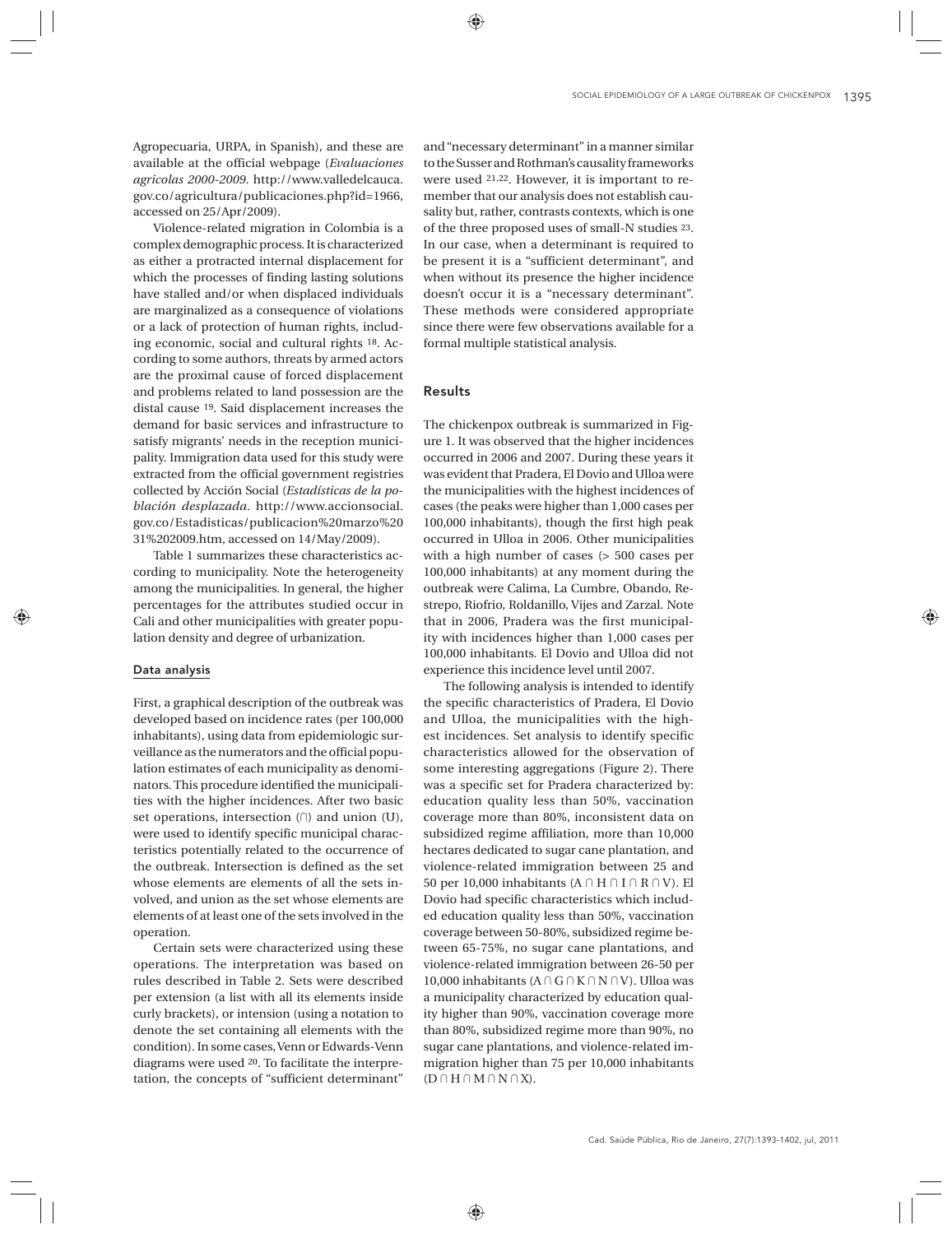#### Table 1

Characteristics of Cauca Valley municipalities, Colombia.

| Municipality   | Code       | Education<br>quality (%) | Vaccination (%) | Subsidized<br>regime (%) | Planted sugar<br>cane (2007) * | Violence-related<br>immigration ** |
|----------------|------------|--------------------------|-----------------|--------------------------|--------------------------------|------------------------------------|
| Cali (capital) | CAL        | 100.0                    | 100.0           | 100.0                    | 4,990                          | 66.1                               |
| Alcalá         | <b>ALC</b> | 50.1                     | 22.5            | 67.1                     | 0                              | 55.4                               |
| Andalucía      | <b>AND</b> | 71.2                     | 44.2            | 88.0                     | 6,948                          | 3.9                                |
| Ansermanuevo   | ANS        | 37.3                     | 82.6            | 100.0                    | 1,977.8                        | 56.6                               |
| Argelia        | ARG        | 100.0                    | 100.0           | 100.0                    | $\mathsf{O}\xspace$            | 305.6                              |
| Bolívar        | <b>BOL</b> | 33.1                     | 100.0           | 59.6                     | 136.4                          | 23.9                               |
| Buenaventura   | <b>BUE</b> | 28.7                     | 88.0            | 100.0                    | 0                              | 548.7                              |
| Buga           | <b>BUG</b> | 100.0                    | 89.2            | <b>INC</b>               | 7,050                          | 69.3                               |
| Bugalagrande   | <b>BGL</b> | 46.2                     | 57.8            | 67.2                     | 10,514                         | 105.3                              |
| Caicedonia     | CAI        | 77.0                     | 54.8            | 75.7                     | $\mathsf{O}\xspace$            | 94.4                               |
| Candelaria     | CAN        | 57.8                     | 85.6            | 61.6                     | 21,800                         | 0.0                                |
| Cartago        | CAR        | 86.1                     | 92.6            | 73.9                     | 2,570                          | 64.0                               |
| Dagua          | DAG        | 66.5                     | <b>INC</b>      | <b>INC</b>               | $\mathsf{O}\xspace$            | 32.0                               |
| Darién         | DAR        | 100.0                    | 53.0            | 70.1                     | $\mathsf{O}\xspace$            | 223.9                              |
| El Aguila      | EAG        | 45.1                     | 44.3            | 100.0                    | $\mathsf{O}\xspace$            | 0.0                                |
| El Cairo       | <b>ECA</b> | 92.3                     | 39.4            | 67.6                     | 0                              | 42.8                               |
| El Cerrito     | ECE        | 59.9                     | 61.0            | <b>INC</b>               | 14,552                         | 41.3                               |
| El Dovio       | <b>EDO</b> | 38.9                     | 55.7            | 67.0                     | $\mathsf O$                    | 28.7                               |
| Florida        | <b>FLO</b> | 67.8                     | 99.6            | 81.8                     | 10,790                         | 17.1                               |
| Ginebra        | GIN        | 94.4                     | 100.0           | 82.2                     | 2,583                          | 66.2                               |
| Guacarí        | <b>GUA</b> | 50.3                     | 100.0           | 58.3                     | 11,100                         | 17.4                               |
| Jamundí        | <b>JAM</b> | 62.3                     | 100.0           | 63.2                     | 6,150                          | 38.9                               |
| La Cumbre      | LCU        | 100.0                    | 37.3            | 54.1                     | $\mathbf 0$                    | 83.0                               |
| La Unión       | LUN        | 68.8                     | 67.9            | 73.4                     | 1,015                          | 48.4                               |
| La Victoria    | LVI        | 47.9                     | 91.2            | 64.2                     | 1,030.5                        | 40.5                               |
| Obando         | OBA        | 24.5                     | 49.0            | 63.4                     | 2,194                          | 53.6                               |
| Palmira        | PAL        | 100.0                    | 100.0           | 100.0                    | 32,328                         | 32.5                               |
| Pradera        | PRA        | 46.4                     | 82.2            | <b>INC</b>               | 11,150                         | 41.7                               |
| Restrepo       | <b>RES</b> | 86.9                     | 47.4            | 100.0                    | $\mathbf 0$                    | 77.1                               |
| Riofrío        | <b>RIO</b> | 44.6                     | 78.0            | <b>INC</b>               | 3,700                          | 106.5                              |
| Roldanillo     | <b>ROL</b> | 85.4                     | 76.9            | 69.6                     | 1,400                          | 124.5                              |
| San Pedro      | SPE        | 52.2                     | 85.5            | 82.0                     | 5,450                          | 46.5                               |
| Sevilla        | <b>SEV</b> | 65.0                     | 64.4            | 73.2                     | 0                              | 92.5                               |
| Toro           | <b>TOR</b> | 56.4                     | 58.4            | 66.1                     | 870                            | 28.5                               |
| Trujillo       | TRU        | 29.7                     | 34.7            | 66.9                     | 120                            | 46.6                               |
| Tuluá          | TUL        | 69.8                     | 100.0           | $\mathsf{INC}$           | 15,200                         | 64.6                               |
| Ulloa          | ULL        | 100.0                    | 100.0           | 100.0                    | $\mathsf{O}\xspace$            | 143.0                              |
| Versalles      | <b>VER</b> | 83.0                     | 28.3            | 77.0                     | $\mathsf{O}\xspace$            | 21.0                               |
| Vijes          | VIJ        | 100.0                    | 49.8            | <b>INC</b>               | $\mathsf{O}\xspace$            | 17.2                               |
| Yotoco         | YOT        | 25.7                     | 100.0           | 63.1                     | 2,750                          | 38.3                               |
| Yumbo          | <b>YUM</b> | 49.6                     | 78.9            | 88.3                     | 1,455                          | 16.6                               |
| Zarzal         | ZAR        | 40.1                     | 100.0           | 61.2                     | 20,250                         | 70.4                               |

INC: inconsistent data.

\* Planted sugar cane (2007);

\*\* Rate per 10,000 inhabitants (number of displaced individuals in 2006 and 2007/mean of total population in 2006 and 2007).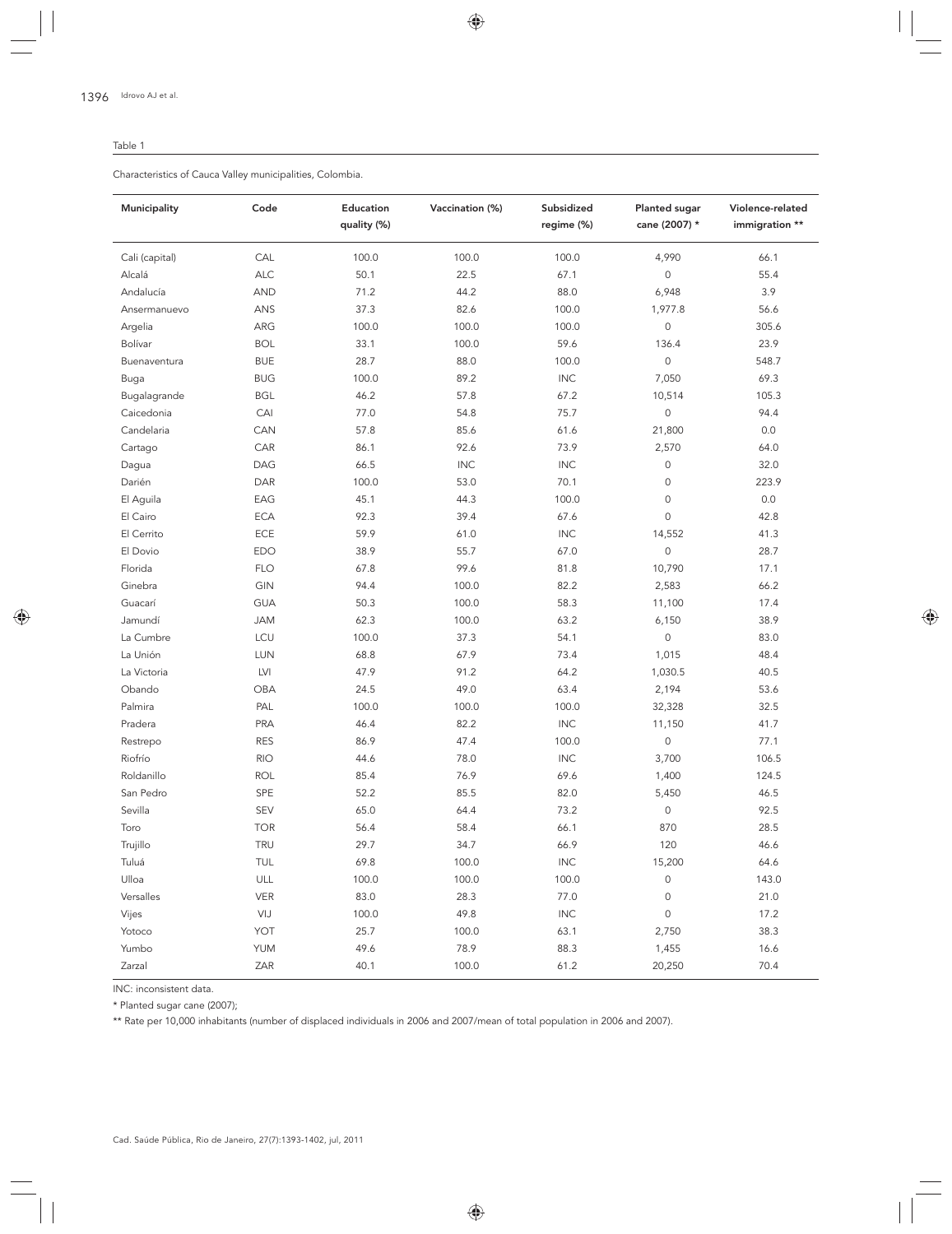Rules used to describe the sets for Cauca Valley municipalities, Colombia.

| <b>Sets</b>                              | Description                                                          |  |  |  |
|------------------------------------------|----------------------------------------------------------------------|--|--|--|
| Education quality (%)                    |                                                                      |  |  |  |
| Rule 1: less than 50                     | $A = \{x \in S \mid All x \text{ such that they meet rule 1}\}$      |  |  |  |
| Rule 2: 50-65                            | $B = \{x \in S \mid A \mid x \text{ such that they meet rule } 2\}$  |  |  |  |
| Rule 3: 66-90                            | $C = \{x \in S \mid A   x \text{ such that they meet rule } 3\}$     |  |  |  |
| Rule 4: more than 90                     | $D = \{x \in S \mid A \mid x \text{ such that they meet rule 4}\}\$  |  |  |  |
| Vaccination coverage (%)                 |                                                                      |  |  |  |
| Rule 5: inconsistent data                | $E = \{x \in S \mid A \mid x \text{ such that they meet rule } 5\}$  |  |  |  |
| Rule 6: less than 50                     | $F = \{x \in S \mid A \mid x \text{ such that they meet rule } 6\}$  |  |  |  |
| Rule 7: 50-80                            | $G = \{x \in S \mid All x \text{ such that they meet rule } 7\}$     |  |  |  |
| Rule 8: more than 80                     | H = $\{x \in S \mid A\  x \text{ such that they meet rule } 8\}$     |  |  |  |
| Subsidized regimen (%)                   |                                                                      |  |  |  |
| Rule 9: inconsistent data                | $I = \{x \in S \mid A\  x \text{ such that they meet rule } 9\}$     |  |  |  |
| Rule 10: less than 65                    | $J = \{x \in S \mid All x \text{ such that they meet rule 10}\}$     |  |  |  |
| Rule 11: 65-75                           | $K = \{x \in S \mid All x \text{ such that they meet rule 11}\}\$    |  |  |  |
| Rule 12: 76-90                           | L = $\{x \in S \mid A\  x \text{ such that they meet rule } 12\}$    |  |  |  |
| Rule 13: more than 90                    | M = $\{x \in S \mid A\  x \text{ such that they meet rule } 13\}$    |  |  |  |
| Planted sugar cane (2007)                |                                                                      |  |  |  |
| Rule 14: no plantations                  | $N = {x \in S   All x such that they meet rule 14}$                  |  |  |  |
| Rule 15: less than 1,500 hectares        | $O = \{x \in S   All x such that they meet rule 15\}$                |  |  |  |
| Rule 16: 1,501-5,000 hectares            | $P = \{x \in S \mid All \times such that they meet rule 16\}$        |  |  |  |
| Rule 17: 5,001-10,000 hectares           | $Q = \{x \in S \mid All x \text{ such that they meet rule 17}\}\$    |  |  |  |
| Rule 18: more than 10,000 hectares       | $R = \{x \in S \mid All x \text{ such that they meet rule 18}\}\$    |  |  |  |
| Violence-related immigration (2006-2007) |                                                                      |  |  |  |
| Rule 19: no displacement                 | $S = \{x \in S \mid All x \text{ such that they meet rule 19}\}\$    |  |  |  |
| Rule 20: less than 25/10,000 inhabitants | T = $\{x \in S \mid A\  x \text{ such that they meet rule } 20\}$    |  |  |  |
| Rule 21: 26-50/10,000 inhabitants        | $V = {x \in S   All x such that they meet rule 21}$                  |  |  |  |
| Rule 22: 51-75/10,000 inhabitants        | $W = \{x \in S \mid A \mid x \text{ such that they meet rule } 22\}$ |  |  |  |
| Rule 23: more than 75/10,000 inhabitants | $X = \{x \in S \mid A\  x \text{ such that they meet rule } 23\}$    |  |  |  |

Note that sets A, H, N, and V were present in two municipalities, and the other sets were in one municipality exclusively. However, the set A  $\bigcap V$  (lower level of education quality and an intermediate rate of violence-related immigration) is a very interesting combination of determinants that are present in Pradera and El Dovio. Finally, a complementary analysis with the other eight municipalities with higher incidences (Calima, La Cumbre, Obando, Restrepo, Riofrio, Roldanillo, Vijes and Zarzal) was conducted. The most frequent unitary sets for each determinant were: A (3/8) and D (3/8); F (4/8) and G (3/8); J (3/8); N (4/8), and X (5/8). Moreover, two intersectional sets were identified:  $A \cap J \cap W$ , which were present in Obando and Zarzal, and  $M \cap N \cap X$ , which were present in Restrepo. This latter set is also characteristic of Ulloa, as was described previously. Other sets (not shown) were identified but they were not frequent or did not change the described findings. Therefore, in this analysis there were no "sufficient" or "necessary determinants", although set A was the more important from an epidemiologic viewpoint.

## Discussion

The chickenpox outbreak described herein affected more than 26,000 individuals in the Cauca Valley region. The distribution of the outbreak was bimodal, with two peaks: the first in 2004 and the second in 2007. The set analysis identified specific municipal characteristics potentially related with the outbreak. The data suggest that municipalities with poorer education quality (set A) were more prone to higher incidences. This set and its superior adjacent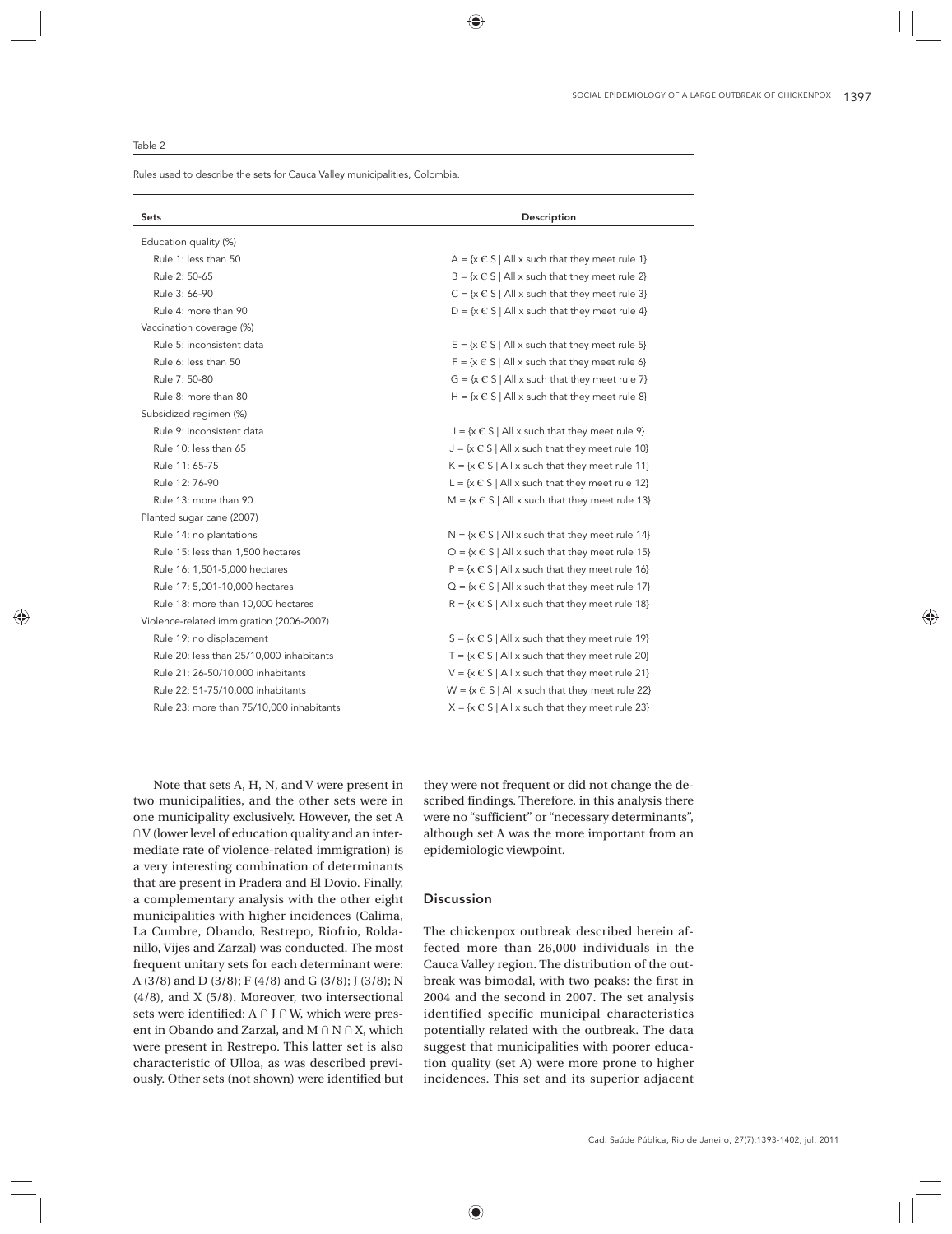#### Figura 1

Outbreak of chickenpox in Cauca Valley, Colombia (2003-2007) \*.



\* Incidence per 100,000 inhabitants. Cauca Valley data (mean and maximum) does not include Pradera, El Dovio and Ulloa.

were in 12 (28.6%) and 22 (52.4%) municipalities, respectively.

Unfortunately, we do not know of similar studies to which to compare these results, since the classic approach to studying outbreaks tends to identify causes only in terms of biological characteristics present among individuals. The study by Pollock & Golding 24, although it included some socioeconomic variables, did not explore contextual variables as in the present study. These authors included 21,123 British children and its main result was that social advantage was linked to patterns of susceptibility to VZV infection. However, this finding is not comparable with our results because the epidemiology of VZV in tropical climates is different. While in temperate climates children are the more affected population, in tropical climates chickenpox mainly affects young adults. This observation contrasts with Cauca Valley data, where all age groups were affected, suggesting the importance of determinants other than biological attributes, such as humidity or temperature.

Another important result was the usefulness of set theory to describe and contrast contextual attributes related to the outbreak. Due to the small sample size available, the use of conventional statistical methods does not provide clear

results. Moreover, it is important to remember that the utilization of statistical methods based on probabilities is useful when wanting to make inferences to a population based on a sample; our study did not have an interest in making inferences to a "supra-population".

In addition, using the census from Cauca Valley's municipalities, with 100% of the available data, the identification of socio-historical specific attributes (or context) of the outbreak was attempted. It was more relevant because during 2008 – one year after the latest data used in our study – there was a sugar cane workers' strike, for which one of the most important motivations was poor working conditions. The fact that health and labor problems occurred jointly requires studying the context that allows for the development of both social phenomena.

Set theory methods with different degrees of complexity have been used in several fields, such as diagnostic imaging, genetics, gerontology, homeopathy, immunology, pneumology, and pharmacology. Of these, the only epidemiological studies are those by Soriano et al. 25 and Viegi et al. 26. To our knowledge, the present study is the first investigation of an outbreak using set theory. It is our opinion that the use of mathematical methods such as set theory can be complemen-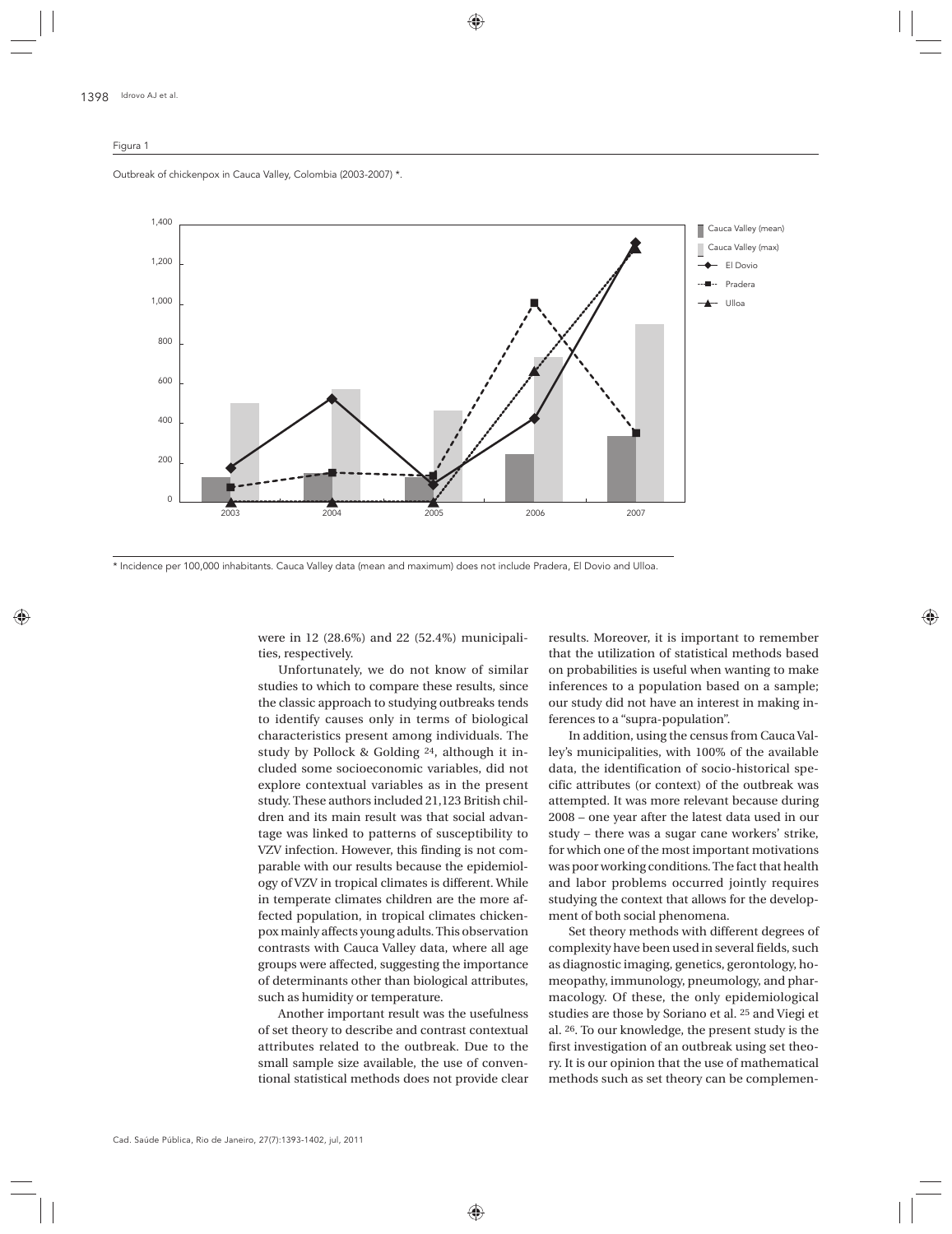#### Figura 2

Edwards-Venn diagrams with the main five sets identified in the analysis for the three municipalities with higher chickenpox incidences.







A = education quality less than 50%; D = education quality more than 90%; G = vaccination coverage between 50-80%; H = vaccination coverage more than 80%; I = inconsistent data for subsidized regime; K = subsidized regime between 65-75%; M = subsidized regime more than 90%; N = no sugar cane plantations; R = planted sugar cane more than 10,000 hectares; V = violence-related immigration between 26-50/10,000 inhabitants, and  $X =$  violence-related immigration more than  $75/10,000$  inhabitants.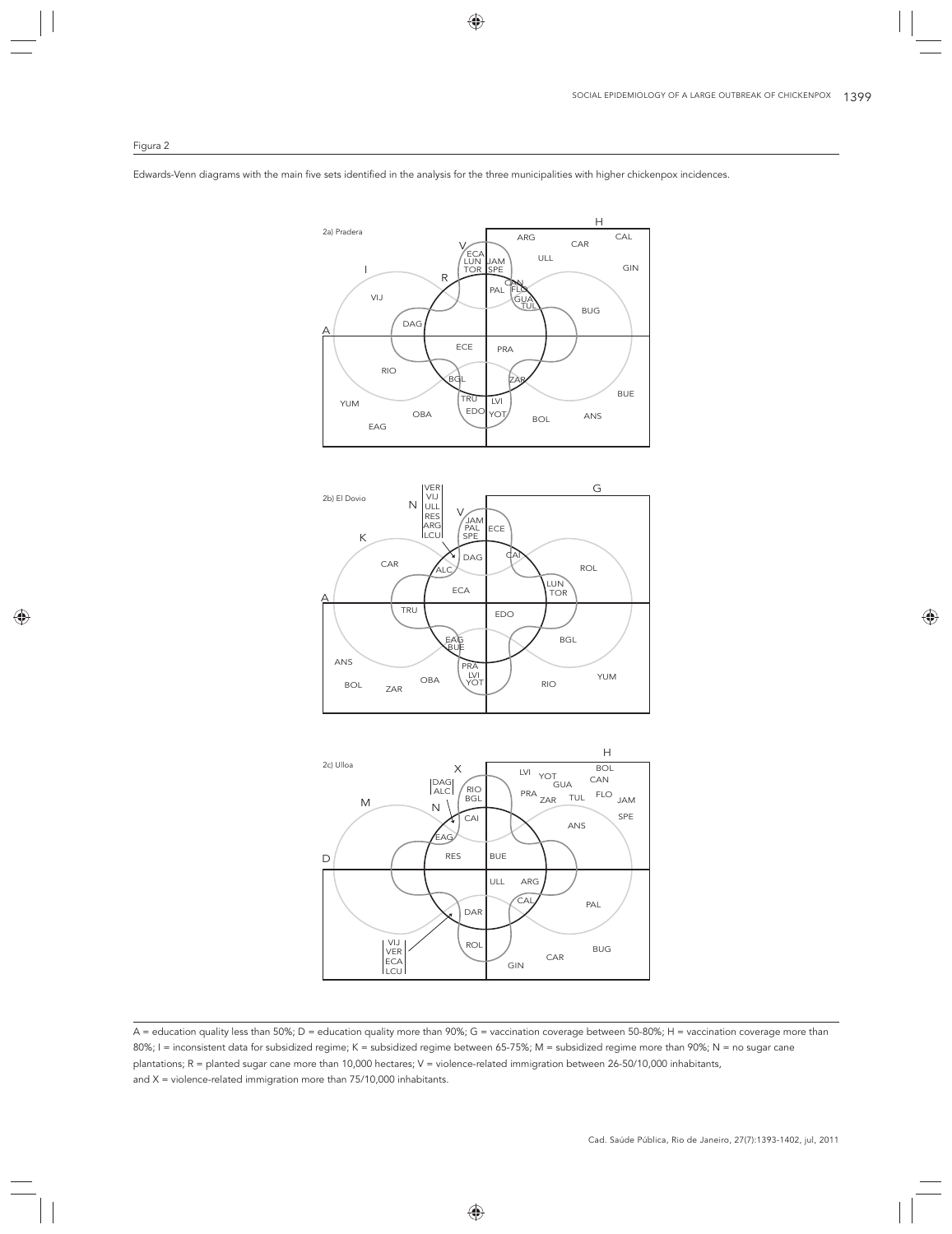tary when used with an understanding of their rationality. With mathematics, it is possible to explore data in cases that do not fulfill the law of large numbers.

Although small-N studies are not frequently used in epidemiology (the more well-known exception is the " $N = 1$  clinical trial") 27, they are an important methodological tool for social sciences (for instance, in historical and comparative research) 23,28,29,30. They are acceptable to describe differences, ascertain determinants, and establish causality in a few cases. According to Lieberson 30, causality in small-N studies is possible only if four assumptions are accepted: (i) a deterministic causal approach, (ii) no measurement errors, (iii) unicausality, and (iv) absence of interaction. With the use of set theory, however, the last two assumptions are not necessary. Union and intersection operations accept the multicausality of disease and allow for exploring interactions between variables; nevertheless, the first two assumptions must be met.

Some limitations of this study should be considered to understand the scope of the results described. The most important constraint is the lack of understanding of the whole causal web involved in the complexity of a single out-

break. We recognize that many non-measured factors may potentially be related with the occurrence of an outbreak. And yet, this study was able to identify some of the contextual attributes related to the high incidence of VZV in certain municipalities. Additionally, in this study measurement error was possibly present for all attributes analyzed.

In conclusion, the study of outbreaks requires more than individual variables to understand fully causality. The contexts in which high incidences occur can be different (variables) or constant when analyzing certain populations, but with conventional epidemiologic methods it is only possible to explore in cases of heterogeneity. Thus, the description and contrast of contexts is important, even with small sample sizes. This study made such an analysis possible by using simple set theory operations. Furthermore, similar studies could incorporate a similar approach to improve the understanding of the causes of outbreaks. Simple tools such as those described herein may better integrate field epidemiology and social epidemiology. These methods can be used to increase the number of studies on social epidemiology of infectious diseases 31.

#### Resúmen

*Hay pocos estudios de epidemiología social sobre epidemias de varicela, aunque resultados previos sugieren un importante rol de los determinantes sociales. Este estudio describe el contexto de una gran epidemia de varicela en la región del Valle del Cauca, Colombia (2003 a 2007), con énfasis en algunos macro-determinantes. Exploramos las tendencias temporales de la incidencia de varicela en 42 municipios para identificar los lugares con mayor ocurrencia. Analizamos las características municipales (calidad de educación, cobertura de vacunación, desempeño de los servicios de salud, inmigración relacionada con violencia, y área* 

*cultivada con caña de azúcar) mediante análisis basados en teoría de conjuntos. Diagramas de Venn de Edward fueron usados para presentar los principales hallazgos. Los resultados indicaron que tres municipios tuvieron las mayores incidencias y que la educación de pobre calidad fue el atributo más propenso a mayor incidencia. El uso de la teoría de conjuntos para análisis exploratorio de epidemias con pocas unidades de análisis es discutido.*

*Varicela; Brotes de Enfermedades; Prestación de Atención de Salud*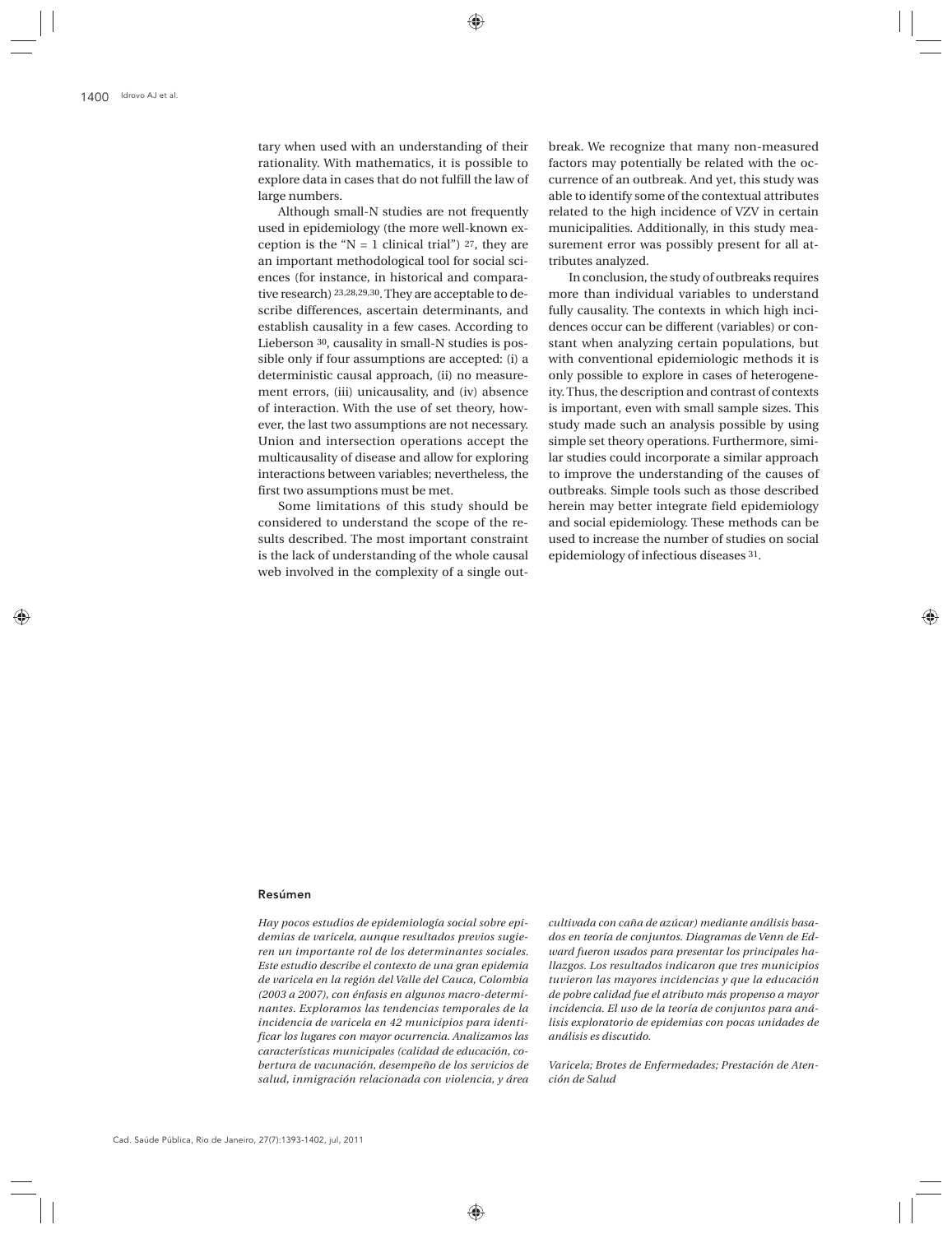## Contributors

A. J. Idrovo participated in the study design, analysis and interpretation of data, article write-up and approval of the final version. C. Albavera-Hernández and J. M. Rodríguez-Hernández participated in the analysis and data interpretation, write-up and approval of the final version.

#### Acknowledgments

To the technical and professional teams of the Cauca Valley Secretary of Health, for providing us with part of the information used in this study.

#### References

- 1. Preblud SR, Orenstein WA, Bart KJ. Varicella: clinical manifestations, epidemiology and health impact in children. Pediatr Infect Dis 1984; 3:505-9.
- 2. Shahbazian H, Ehsanpour A. An outbreak of chickenpox in adult renal transplant recipients. Exp Clin Transplant 2007; 5:604-6.
- 3. Kjersem H, Jepsen S. Varicella among immigrants from the tropics, a health problem. Scand J Soc Med 1990; 18:171-4.
- 4. O'Grady KA, Merianos A, Patel M, Gilbert L. High seroprevalence of antibodies to varicella zoster virus in adult women in a tropical climate. Trop Med Int Health 2000; 5:732-6.
- 5. Maretic Z, Cooray MP. Comparisons between chickenpox in a tropical and a European country. J Trop Med Hyg 1963; 66:311-5.
- 6. Longfield JN, Winn RE, Gibson RL, Juchau SV, Hoffman PV. Varicella outbreaks in Army recruits from Puerto Rico. Varicella susceptibility in a population from the tropics. Arch Intern Med 1990; 150:970-3.
- 7. Garnett GP, Cox MJ, Bundy DA, Didier JM, St Catharine J. The age of infection with varicella-zoster virus in St Lucia, West Indies. Epidemiol Infect 1993; 110:361-72.
- 8. Lee BW. Review of varicella zoster seroepidemiology in India and Southeast Asia. Trop Med Int Health 1998; 3:886-90.
- 9. Nysse LJ, Pinsky NA, Bratberg JP, Babar-Weber AY, Samuel TT, Krych EH, et al. Seroprevalence of antibody to varicella among Somali refugees. Mayo Clin Proc 2007; 82:175-80.
- 10. Struewing JP, Hyams KC, Tueller JE, Gray GC. The risk of measles, mumps, and varicella among young adults: a serosurvey of US Navy and Marine Corps recruits. Am J Public Health 1993; 83: 1717-20.
- 11. Albavera-Hernández C, Rodríguez-Hernández JM. Situación epidemiológica de varicela en el municipio de Pradera (Valle del Cauca, Colombia) entre 2003 a 2007. Salud UNINORTE 2010; 26:54-64.
- 12. Ministerio de la Protección Social/Laboratorio Nacional de Referencia, Subdirección de Epidemiología, Instituto Nacional de Salud. Protocolo de vigilancia de varicela, versión actualizada. Bogotá DC: Instituto Nacional de Salud; 2007.
- 13. Gobernación del Valle del Cauca. Evaluación de la gestión municipal 2006. Santiago de Cali: Secretaria de Planeación; 2007.
- 14. Acosta-Ramírez N, Rodríguez-García J. Inequidad en las coberturas de vacunación infantil en Colombia, años 2000 y 2003. Rev Salud Pública 2006; 8 Suppl 1:102-15.
- 15. de la Hoz F, Perez L, Wheeler JG, de Neira M, Hall AJ. Vaccine coverage with hepatitis B and other vaccines in the Colombian Amazon: do health worker knowledge and perception influence coverage? Trop Med Int Health 2005; 10:322-9.
- 16. Ruiz-Rodríguez M, Vera-Cala LM, López-Barbosa N. Seguro de salud y cobertura de vacunación en población infantil con y sin experiencia de desplazamiento forzado en Colombia. Rev Salud Pública 2008; 10:49-61.